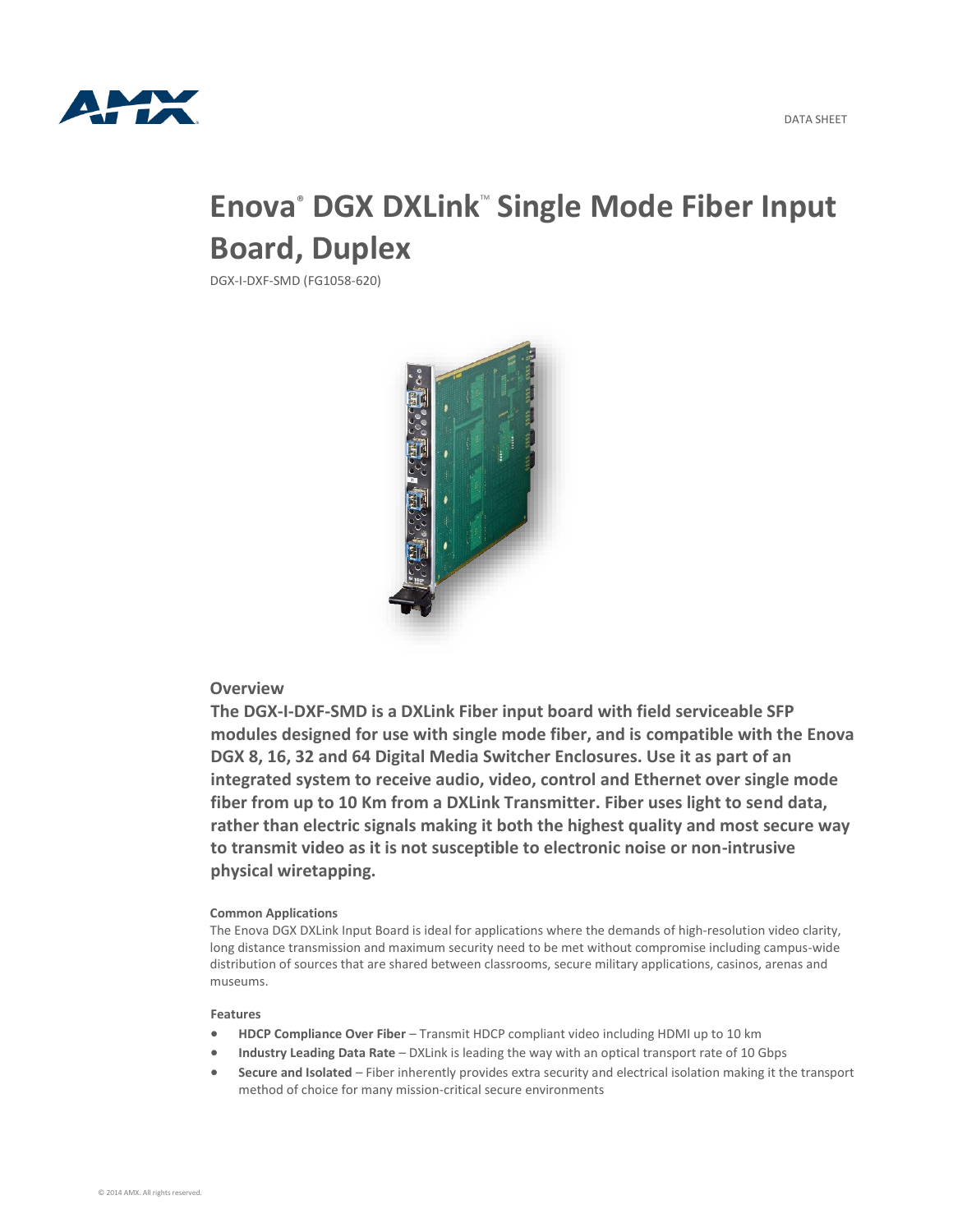**Field Serviceable Fiber Modules** – Easily remove and replace SFP modules in the field

### **Specifications**

| <b>GENERAL</b>               |                                                                                                                                                                              |
|------------------------------|------------------------------------------------------------------------------------------------------------------------------------------------------------------------------|
| Compatible AMX Products      | Must be used in conjunction with an Enova DGX 8, 16,<br>32 or 64 Digital Media Enclosure and a DXLink Multi-<br>Format Single Mode Fiber Transmitter, Duplex<br>(FG1010-360) |
| <b>Regulatory Compliance</b> | See Enova DGX Digital Media Switcher Enclosure for<br>regulatory compliance                                                                                                  |
| Safety Certification         | Class 1 Eye safe per requirements of IEC 60825-1 /<br><b>CDRH</b>                                                                                                            |
| Recommended Accessories      | DXF-TX-SMD, DXLink Multi-Format SM Fiber TX, Duplex<br>(FG1010-360)                                                                                                          |

| Signal Transport - DXLink w/Single Mode Fiber,<br><b>Duplex</b> |                                                                                                                                                                                                                                     |
|-----------------------------------------------------------------|-------------------------------------------------------------------------------------------------------------------------------------------------------------------------------------------------------------------------------------|
| Compatible Formats                                              | HDMI Video / Audio / Ethernet / USB(HID) / Control                                                                                                                                                                                  |
| Signal Type Support                                             | DXLink Single Mode Fiber, Duplex                                                                                                                                                                                                    |
| Connectors                                                      | (4) Duplex LC Fiber Ports, conforming to ANSI TIA/EIA<br>604-10 (FOCIS 10A)                                                                                                                                                         |
| Transport Layer Throughput (Max)                                | 10.3125 Gbps                                                                                                                                                                                                                        |
| <b>Fiber Transceiver Type</b>                                   | 10G SFP+                                                                                                                                                                                                                            |
| Fiber Cable Type                                                | $9/125 \mu m$                                                                                                                                                                                                                       |
| Fiber Cable Length                                              | Up to 10 km (6.21 miles)                                                                                                                                                                                                            |
| Optical Wavelength                                              | 1310 nm                                                                                                                                                                                                                             |
| Single Mode Optical Budget                                      | .7.4 dB (typ), 5.1 dB (stressed) between DXLink Fiber<br><b>Transceivers</b><br>. Optical Modulation Amplitude (OMA): -5.2 dBm (min)<br>. Optical Modulation Amplitude (OMA) Sensitivity: -<br>12.6 dBm (typ), -10.3 dBm (stressed) |
| Single Mode Optical Transceiver Mean Output Power               | -8.2 dBm to 0.5 dBm (average power)                                                                                                                                                                                                 |
| DXLink Fiber Input Board Propagation Delay                      | 5 us                                                                                                                                                                                                                                |
| Video Data Rate (Max)                                           | 4.95 Gbps / 5.568 Gbps<br>5.568 Gbps supported when the HDMI Output Board<br>scaler or DXLink RX scaler is in Bypass mode using CEA-<br>861 formats and resolution is 1080p60 or less                                               |
| Video Pixel Clock (Max)                                         | 165 MHz/185.625 MHz<br>185.625 MHz supported when the HDMI Output Board<br>scaler or DXLink RX scaler is in Bypass mode using CEA-<br>861 formats and resolution is 1080p60 or less                                                 |
| Progressive Resolution Support                                  | 480p up to 1920x1200 @ 60 Hz                                                                                                                                                                                                        |
| <b>Interlaced Resolution Support</b>                            | 480i, 576i, 1080i                                                                                                                                                                                                                   |
| Deep Color Support                                              | 24-bit, 30-bit<br>30-bit supported when the HDMI Output Board scaler<br>or DXLink RX scaler is in Bypass mode using CEA-861<br>formats and resolution is 1080p60 or less                                                            |
| Color Space Support                                             | RGB 4:4:4<br>YCbCr 4:4:4 and 4:2:2<br>Input signal support for YCbCr 4:4:4 and 4:2:2, output<br>color-space is converted to RGB 4:4:4                                                                                               |
| 3D Format Support                                               | Yes (scaler on corresponding output board or RX must<br>be set to bypass mode)<br>Frame Packing 1080p up to 24 Hz<br>Frame Packing 720p up to 50/60 Hz                                                                              |